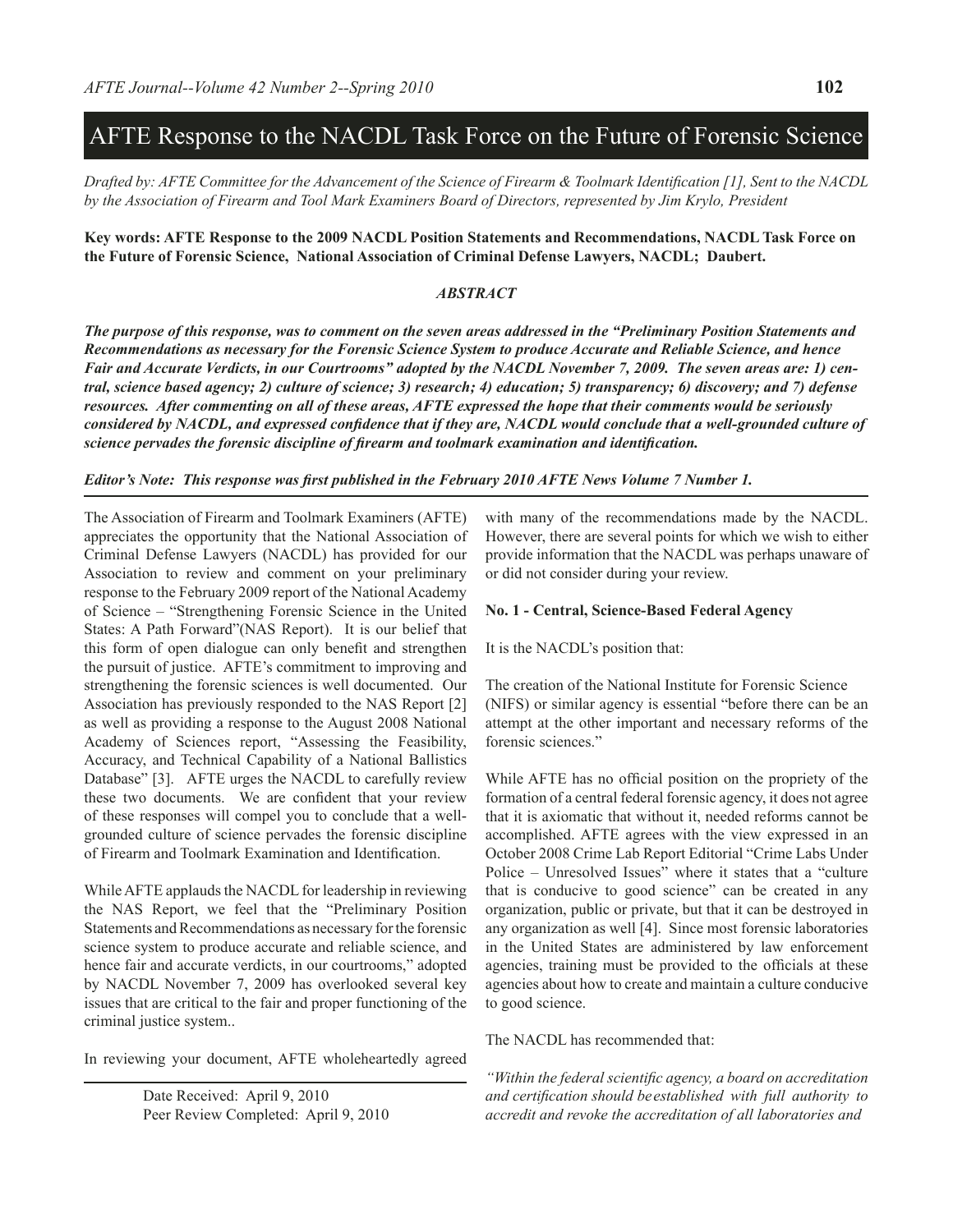*to certify and de-certify all forensic science examiners. Neither accreditation of laboratories nor certification of examiners should occur until it has been demonstrated that a forensic science discipline or methodology has been validated. Oversight of accreditation and certification programs should be housed outside the forensic disciplines themselves and shall be the sole responsibility of the federal agency or its designate."*

AFTE endorses the on-going efforts of both the American Society of Crime Laboratory Directors (ASCLD) Lab Accreditation program and the Forensic Quality Service International (FQS-I) program. These programs have resulted in raising the level of professionalism in forensic laboratories throughout the United States. Those who have been a part of these programs know that rigorous standards are maintained.

The AFTE Certification program in Firearm, Toolmark and Gunshot Residue Examination and Identification was developed in conjunction with a self-supported public occupational testing firm and has resulted in standards of achievement that help guarantee the accuracy and validity of Firearm and Toolmark Identification [5,6]. The NACDL Preliminary Statement recommends an exemption to certification for those scientists and experts who have specialized knowledge and expertise or conduct research and teach in academic and private institutions, but who do not perform routine laboratory casework (Item 3 under Recommendation 2(b): Certification). These persons are not required to be certified in order to consult with legal professionals and to testify in court based upon their expertise. While AFTE realizes that these persons could not be certified because they would probably lack the required training and experience, we feel that they should be required to perform this consultation or testimony role in an ethical manner.

Unprofessional behavior and/or individuals providing testimony well outside their area of real expertise should be prohibited by NACDL. Transcripts of such non-certified persons who choose to comment on the forensic science enterprise should be maintained in a national database available to any litigant who finds one or more of these individuals listed as an expert witness so that the accuracy and consistency of their testimony can be evaluated by any court or interested person. This database would be maintained in the same manner that the NACDL suggests maintaining testimony of forensic scientists.

The NACDL also has proposed that:

*"Proficiency testing is an integral part of the accreditation and certification process and, accordingly, it should be*  *mandatory. Either on its own and/or in conjunction with designated agencies, the accreditation and certification board should develop proficiency testing that (1) mirrors actual casework, (2) is as difficult as the casework that examiners do, (3) is blind; (4) is well documented; and (5) evolves with the learning of new developments that may affect proficiency. Such proficiency testing programs shall provide a mechanism whereby failure to successfully complete a test shall be reported to the board and made known to those legal professionals who rely on or who have relied upon the examiner's work, and shall result in a corrective action plan for the forensic science examiner. The board shall have the authority to revoke the accreditation of any laboratory and/or decertify any person where it finds there was a willful failure to accurately report the results of proficiency testing or the lack thereof."*

AFTE has been a strong proponent of proficiency testing for over twenty years. Annual proficiency testing is a requirement in both ASCLD-LAB and FQS-I accredited crime laboratories. These are, when available, prepared and administered by independent companies like Collaborative Testing Service (CTS). While AFTE agrees that these tests could be more representative of casework compared to how most of them are currently prepared and administered, this does not invalidate the utility of these tests. AFTE supports the continued development and refinement of the proficiency testing process in the United States because it is in everyone's best interest to have proficiency samples that mimic the full range of evidence examined in the forensic laboratory. Additionally, it is important to note that the ASCLD-LAB Proficiency Review Committee provides a mechanism to remediate errors in proficiency tests. This process is taken seriously by all of the participants and has worked well to date. Additionally AFTE endorses and supports all forensic research efforts. The Association has and will continue to actively encourage and fund scientific research in the area of Firearms and Toolmark Identification.

## **No. 2 - Culture of Science**

## The NACDL proposes that:

*"A culture of science that encourages critical review, precision, independence, openness, objectivity, and uncertainty management must be instilled in forensic science laboratories and facilities, forensic science practitioners, and forensic science students."*

AFTE asserts in the strongest possible way that a culture of science does exist in most forensic laboratories represented by AFTE membership. This assertion is supported by many factors to include: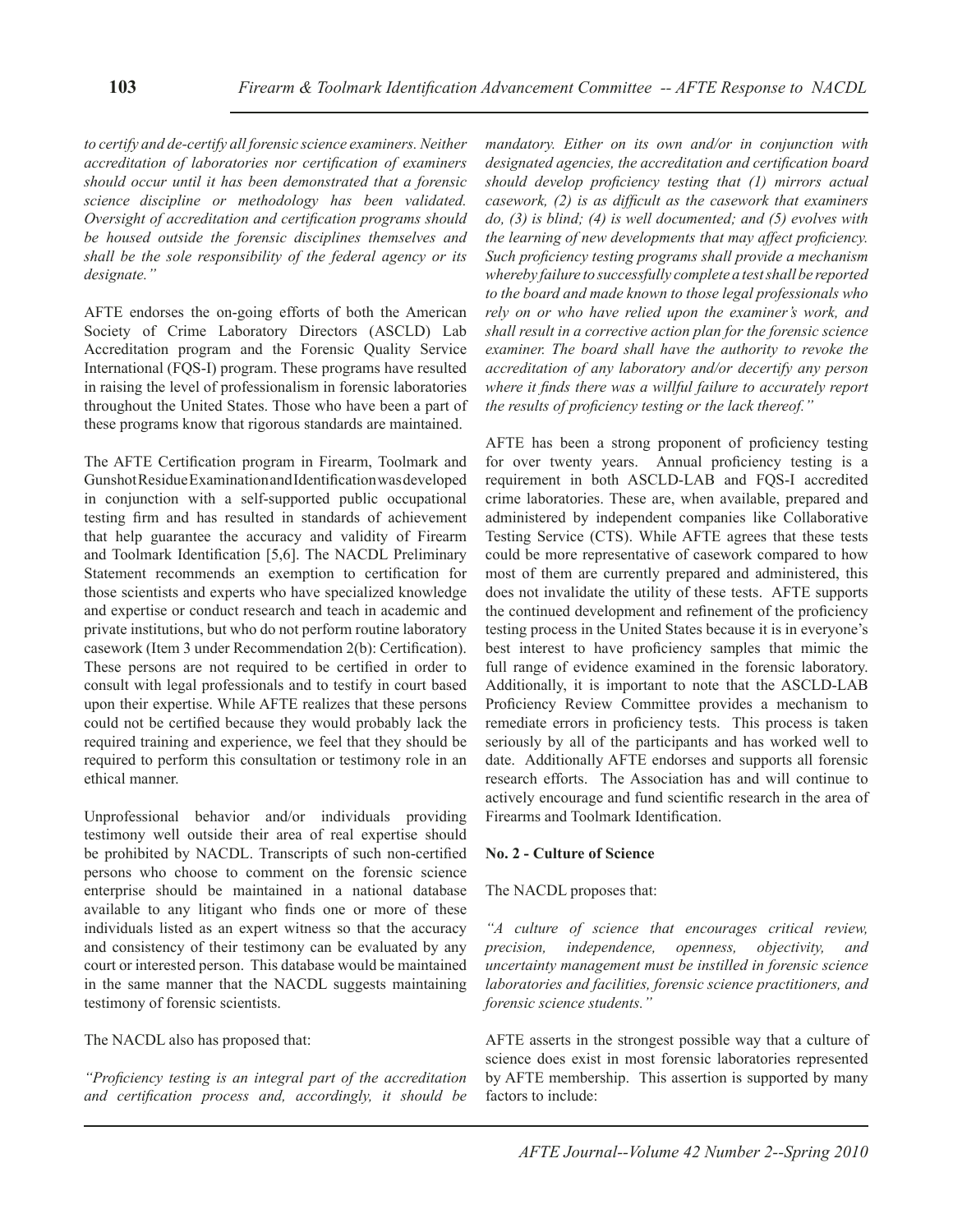• The maintenance of AFTE certification requires continuing education and professionaldevelopment.

• ASCLD-LAB and FQS-I both require technical peer review of casework. Some crime laboratories require this in 100% of cases. Technical peer review is taken seriously; with the peer reviewerexpected to "own" the casework examination protocol and results.

• AFTE has a well developed code of ethics and an equally well developed enforcement procedure [7].

AFTE would also suggest that one advantage to having an association with law enforcement is the ability to bring an objective culture of science to crime scene processing. A completely independent forensic laboratory system, with no ties to law enforcement, would probably not be allowed to be among the first responders to crime scenes. Timely crime scene processing is necessary to ensure that the maximum amount of information present at the scene is preserved. A crime scene processed under a culture of science helps ensure that evidence is recognized, documented, and collected in a way that any interested party, prosecutors or defense, stands an equal chance of using it. The goal of such processing is to ensure that all relevant information is developed without regard to who in the judicial system may use it.

Most forensic scientists processing crime scenes, though employed by a law enforcement agency, have the mindset that represents both prosecution and defense. Their goal is to objectively process the scene, with the only benefactor being the justice system. Often, analytical results provide investigative leads that may lead to the detaining of a potential suspect or release of a person who has been arrested. If an analysis is not conducted until an attorney requests it, there is little likelihood any potential suspects would hire or be assigned a defense attorney.

The notion that forensic science laboratories should be completely divested of all ties to law enforcement has the potential to place the justice system in a quandary. One of a forensics laboratory's most useful services is the rapid relay of information to a law enforcement agency during an investigation, which may help determine if an arrest is made or not made, and, if so, how soon. A law enforcement agency's ready access to the examination of important evidence, which may implicate or exonerate a potential suspect during an active investigation, often depends on that agency's working relationship with a particular laboratory. This access may be impeded if the agency has to wait while the evidence is submitted to be examined by a completely non-law enforcement associated laboratory, which may have

competing priorities. Such factors can also have a negative impact on an individual's due process, as well as public safety, when the freedom of an in-custody suspect depends on the timely processing and analysis of evidence by the laboratory. When a laboratory analysis exonerates someone, that person typically does not enter the court system and will usually not be in contact with a defense attorney or prosecutor, so the potential exists in many of these cases that an attorney never knows of the laboratory work that was done.

## **No. 3 - Research**

The NACDL states the position that:

*"Research pertaining to the accuracy, reliability, and validity of forensic science theories and techniques, and their limitations and measures of uncertainty, must be fully funded and carried out immediately by credentialed and qualified scientists at national research institutions."*

It is the position of AFTE that skilled firearm and toolmark examiners are fully capable of conducting valid research and have conducted numerous such research and validation studies that form the foundation of our forensic discipline. This research and information is essential for the criminal justice community. Additionally, AFTE is determined to take steps to make the AFTE Journal more available to non-members so that the important scientific knowledge contained within this peer-reviewed scientific journal can reach the widest possible audience. In furtherance of this goal of making the scientific information gathered by our members more accessible, AFTE adopted documentation standards in 2005 [8] to help bring cohesiveness to this important aspect of forensic casework.

The NACDL expressed concerns with the issue of "bias" within the forensic science community, stating:

*"Research into human observer bias and sources of human error in forensic science examinations should be funded and further conducted, including studies of the effects of contextual bias in forensic science practice (e.g., studies to determine whether and to what extent the results of forensic science analyses may be influenced by knowledge regarding the background of the suspect and the investigator's theory of the case)".*

AFTE supports research into minimizing the impact of unconscious bias. However, we wish to emphasize that the significance of examination results may be lost if the examinations are completely separated from the circumstances of the case. Examiners are aware, however, that having case information could cause bias, and consciously take steps to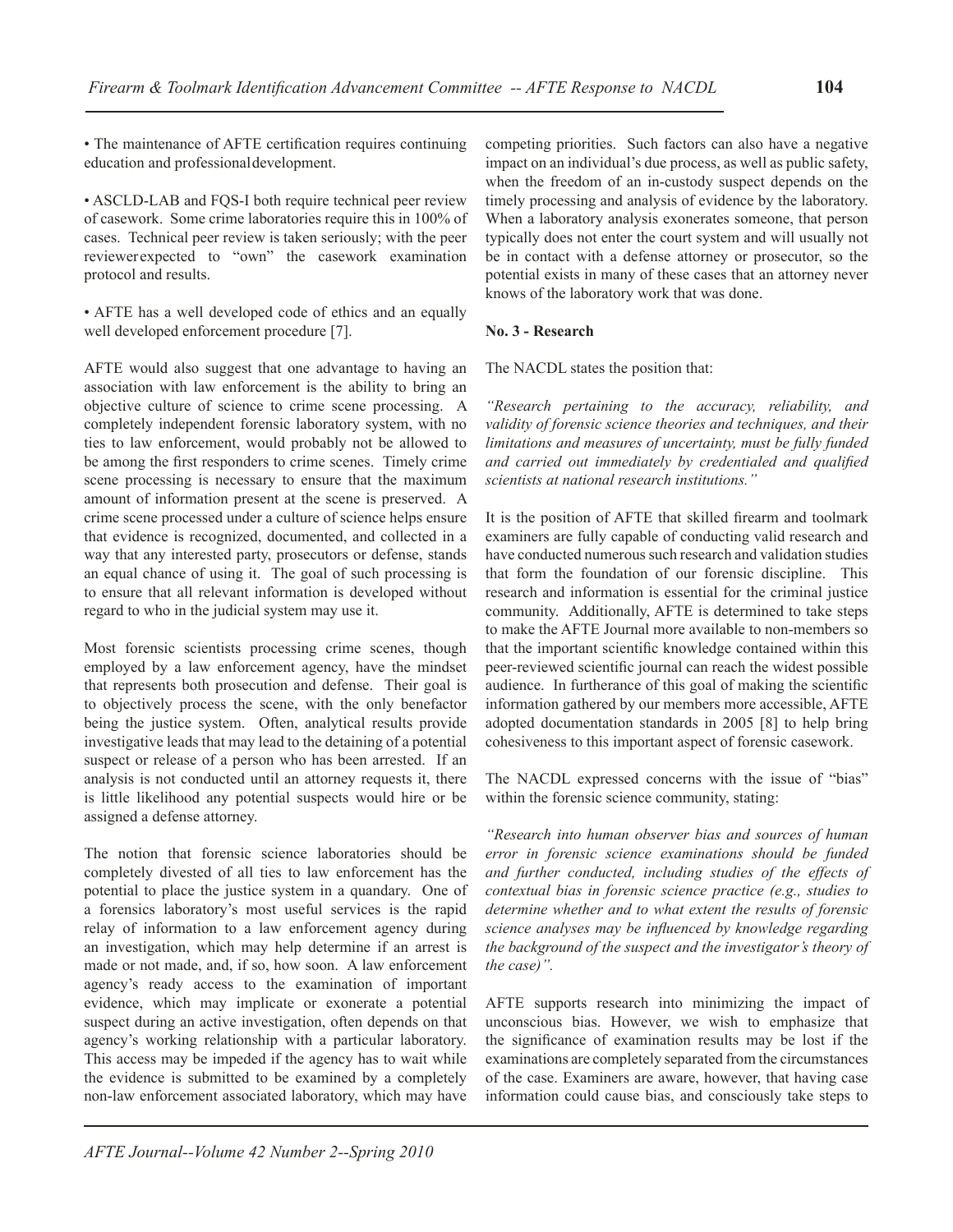prevent having it influence their examination results. Forensic science cannot be conducted effectively in a vacuum.

Furthermore, AFTE feels that independent laboratories and examiners are just as susceptible to external influences and sources of bias as those that are administered by law enforcement agencies. The notion put forth in the NAS Report that forensic laboratories must be completely separated from law enforcement in order to be impartial, while a wellintentioned and reasonable step forward, should not be considered a panacea to prevent bias from cropping up in evidence analysis. It is up to the individual examiner, through proper work practices and appropriate introspection, to be ever vigilant against sources of bias that may influence his or her work.

In addition, most forensic laboratories have developed quality assurance systems to help ensure that bias does not affect examination results. Confirmation of identifications, peer review, administrative review, and blind verification are designed to catch mistakes, including those caused by examiner bias.

## The NACDL has proposed that:

*"Research conducted to develop automated techniques capable of enhancing forensic science technologies should include consideration of any limitations associated with the automated technique, and notification of such limitations should be provided together with results."*

It is important to remember that the AFTE Theory of Identification does not call for conclusions of absolute identity. It states that identifications are made to the practical exclusion, not the absolute exclusion, of other firearms or tools. Experiments continue to be performed that challenge the AFTE Theory of Identification, and the statement, "identity to the practical exclusion," continues to be supported by this research [9].

## **No. 4 - Education**

AFTE concurs with the NACDL's support of training for the legal community. The statement made that *"The NAS Report accurately observed that legal professionals generally lack the scientific expertise necessary to comprehend and evaluate forensic science evidence in an informed manner. Attorneys and judges need significant education and training in the fundamentals of science, statistics, and common forensic science practices and the limitations of, and potential forms and scope of error associated with, those practices."* is well reasoned.

AFTE supports forensic science training for the legal community. Many forensic laboratories already conduct training for the criminal justice community. It is not uncommon for many of our members to provide exactly the training called for in the NACDL response. In addition, many law schools have increased forensic science training and have used AFTE resources to help provide this critical need. Additionally, the Scientific Working Group for Firearms and Toolmarks (SWGGUN) has developed an Admissibility Resource Kit (ARK) that is designed to provide information pertaining to the science of firearm and toolmark examination to any interested party. Numerous members of the legal system have explored this resource to answer questions about the examination process, the scientific principles on which the science is based, and how the science of firearm and toolmark identification fulfills admissibility requirements [10].

## **No. 5 – Transparency**

AFTE cannot imagine any true professional not agreeing with the absolute need for transparency within all aspects of the criminal justice system. The NACDL's statement *"The principle of transparency is fundamental to science and to the criminal justice system. Without full and open disclosure, the parties and the trier of fact in criminal proceedings are unable to fully evaluate the strengths and weaknesses of the evidence, such that the criminal justice system's ability to have fair and accurate verdicts is substantially impaired."* is fully endorsed by AFTE. As previously mentioned with regards to education, AFTE strives to provide all parties within the criminal justice system with the greatest access to its scientific knowledge and work.

## **No. 6 – Discovery**

With regard to the issues of Discovery, in general, AFTE endorses the concept of providing everything required by law. However, it is important to note that the judiciary drafts discovery processes and it is up to individual forensic laboratory administrations to cooperate to the extent required by discovery orders. The NACDL's position that *"Requiring greater disclosure from forensic science facilities is essential to any effort to reform forensic science. Even when the science itself improves and research is conducted that demonstrates the validity or invalidity of certain forensic science methods, both the prosecution and the defense will need full access to the forensic science evidence related to a particular case. Without greater access to information about the forensic science facilities and forensic science practitioners and a requirement that forensic science reports include all data relied on, all assumptions made and all limitations of opinions rendered, defendants will be denied fair trials and wrongful convictions*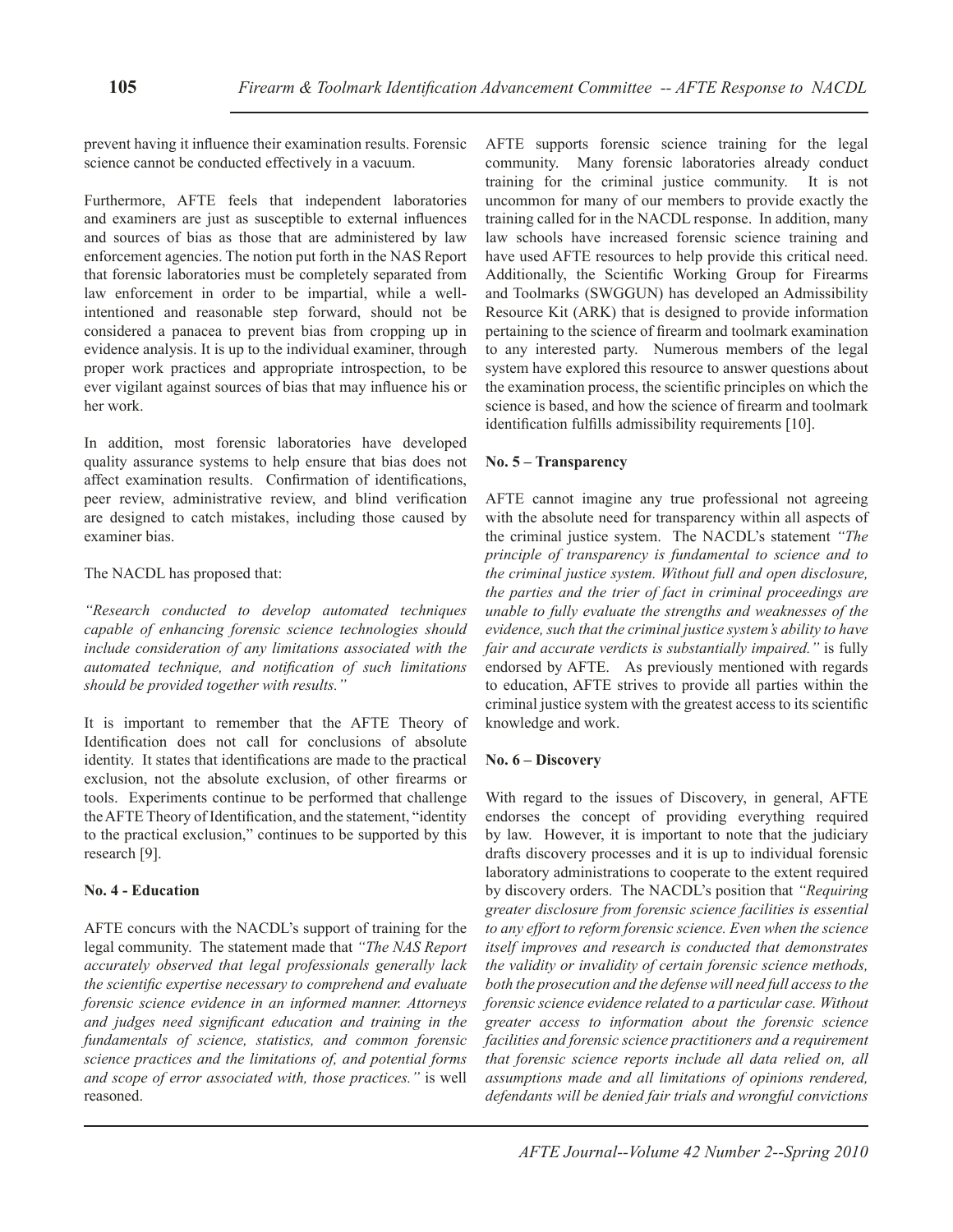*will continue to occur"* is not without some concern.

Many laboratories maintain written communication logs wherein all communications that deal with milestones, requests for examinations, and examination results are recorded. It is unreasonable to expect that conversations which do not relate to these general areas of a particular case will be recorded. It is also important to realize that in any specialized type of forensic comparison it may be possible to list specific documents relied upon. But, in most routine types of analysis, it is clearly unreasonable to do so since this would essentially require listing all articles read during one's career.

Of even greater concern is the potential for unreasonable repercussions to the individual examiner from overzealous reaction if errors are detected through proficiency testing. Examiners, like attorneys, are human and despite working very hard to avoid mistakes, may still make them. Forensic laboratories have mechanisms for constructive rehabilitation when errors are discovered. If such errors are made public, the constructive rehabilitation process would be circumvented by a destructive process, which would not be in the best interest of the justice system.

With regards to how laboratory reports are generated, AFTE agrees that conclusions expressed in laboratory reports should be clearly worded in a way that includes assumptions and mirrors testimony that would be given in court. Additionally, when a reliable statistical basis for firearm and toolmark identification is available, AFTE will encourage its use. Progress has been made in this area for both striated [11,12], and impressed toolmarks [13,14]. However, at this time, no such model has been suitably validated for use.

#### **No. 7 - Defense Resources**

The NACDL makes the statement:

*"The Constitution requires that criminal defendants be afforded due process of law, effective assistance of counsel, the ability to confront evidence proffered by the government, and the ability to produce witnesses. As the NAS Report makes clear in highlighting how the misuse and misunderstanding of forensic science has led to the conviction of innocent persons, forensic science reform must be viewed within the framework of these constitutional protections to ensure fair and accurate verdicts based on trustworthy evidence and to prevent wrongful convictions. While the prosecution has historically been the primary proponent of forensic science evidence, the defense bar also uses scientific evidence; indeed, many of the exonerations of innocent persons have been based on forensic science evidence. Additionally, even hampered by severe* 

*science disciplines. Defense counsel must have the ability to consult with experts in the forensic science disciplines and related scientific fields to identify for the courts and juries the scientific limits of the evidence and to present the results of independent testing and the testimony of independent experts when appropriate. Forensic science reform must, therefore, include providing the defense with resources to obtain the assistance of scientific experts for confidential consultation and testimony, and the use of forensic laboratories for independent, confidential testing."* AFTE recognizes and supports the defense's need to consult

*economic constraints, it is typically the defense bar that has spotlighted deficiencies in, and limitations of, various forensic* 

with experts about forensic science issues. But, when consulting with experts not qualified to conduct forensic casework, AFTE encourages NACDL members to require that such persons provide this consultation service in an ethical manner. This includes the preparation of articles for publication and court use, as well as testimony. Additionally, AFTE encourages its members, to the extent allowed by their respective agencies, to meet with the defense to discuss casework results. We recognize that this is often essential for planning trial strategy. Many public service crime laboratories routinely meet with the defense when requested. Some law enforcement administered laboratories even have as policy that their examiners are not to share, with the prosecution, defense trial strategy discussed during pre-trial meetings.

AFTE also recognizes the defense's need to meet with private, trained forensic experts. AFTE also strongly believes that these private experts must be held to the same standards of accreditation, certification, ethics, etc., that are listed in Sections 1 through 7 of the "NACDL Preliminary Position Statements and Recommendations on Strengthening Forensic Science." If the same standards are not required of private experts, the defense may put their client at risk by employing a non-qualified expert.

In summary, AFTE appreciates being given the opportunity to respond to the NACDL November 7, 2009 "Preliminary Position Statements and Recommendations on Strengthening Forensic Science ...". We sincerely hope that our comments and references are seriously considered by NACDL. We are confident that you will conclude that a well-grounded culture of science pervades the forensic discipline of Firearm and Toolmark Examination and Identification.